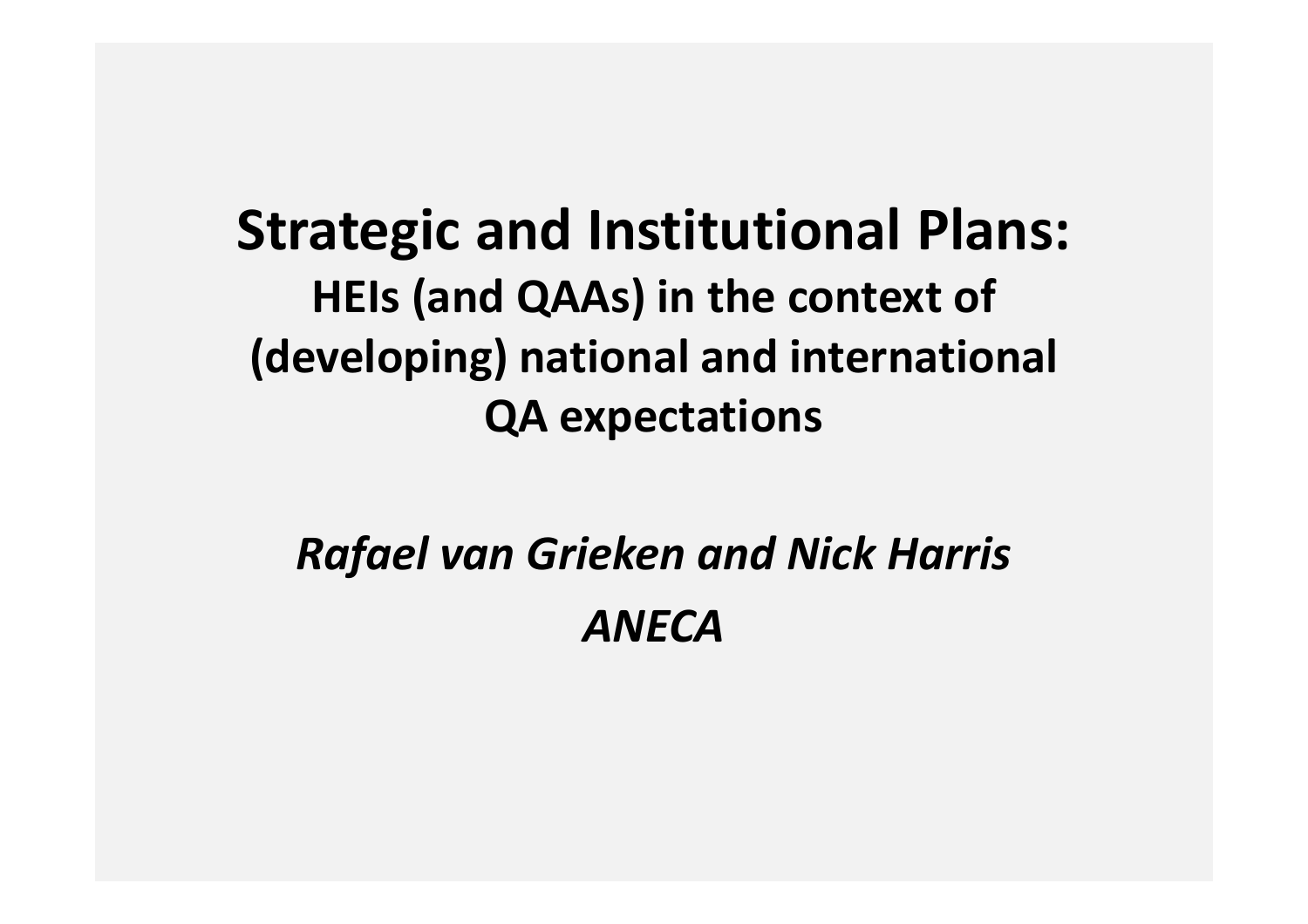### contexts and expectations

The Strategic plans of HEIs and QA agencies are set by their roles, their aspirations and the contexts in which they operate …. but

- $\bullet$ roles vary – often in relation to government / society's expectations
- aspirations vary often linked to senior management (the 'Rectorate')
- $\bullet$  contexts vary … including
	- $-$  the extent of legal framework / government 'regulation'
	- $-$  regional / national / international factors and their priorities
	- control over student intake (or lack of)
	- expectations of graduates, and their expectations
	- money !!!! (and other resources)
	- 'maturity'
- BUT …. 'society's' expectations are often very similar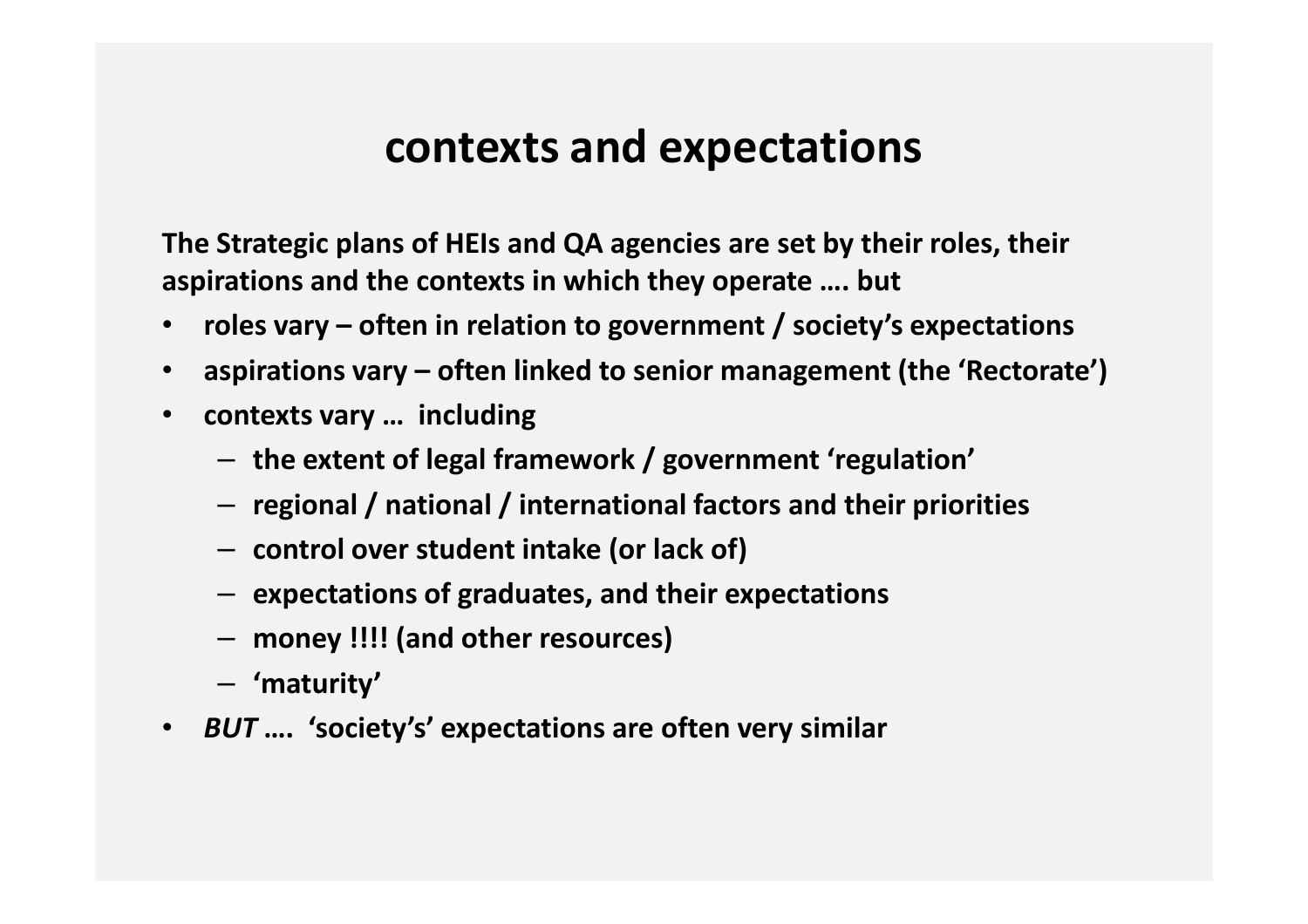## basic expectations of the QA of HE

- organisations that offer HE are bona fide
- $\bullet$  their programmes are
	- $-$  designed properly (to the *intended* standard)
	- delivered properly (the 'quality')
	- give students have a 'fair' chance to complete their programme
	- lead to degrees that are 'worth the paper they are written on' (the achieved standard)

#### BUT

(HEIs are responsible for the standards and quality of all above)

- today 'society' expects HEIs to have 'external' QA
- •usually by a 'accredited' QA agency (previously a ministry)
- external QA should be RIGOROUS but also PROPORTIOATE (to risk)
- $\bullet$ Increasingly there is a 'shift' from 'total EQA' to EQA of an HEI's IQA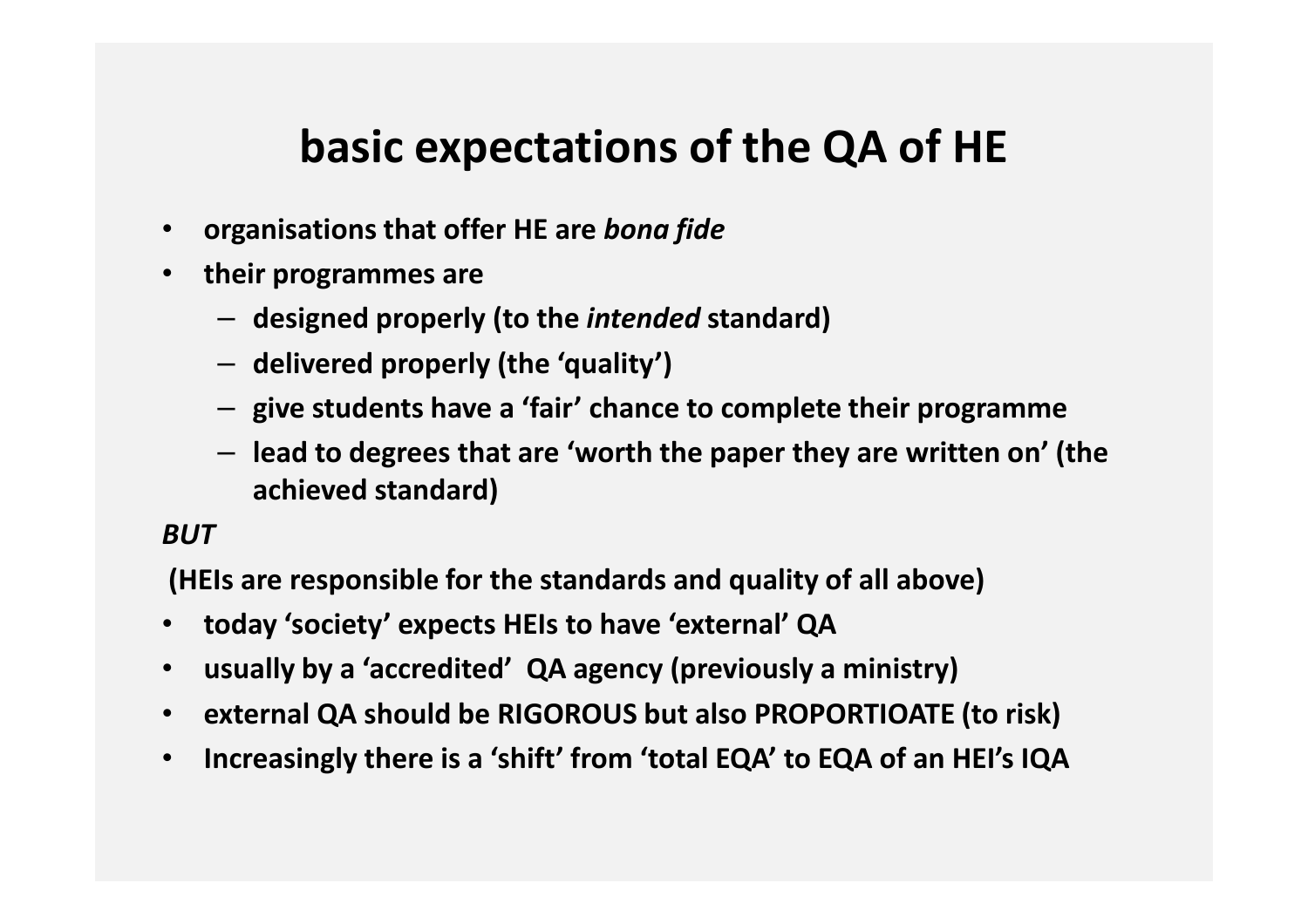

BUT 1: their relative sizes, roles and inter-relationships can vary .... ENORMOUSLY ! .. in different countries and regionsBUT 2: the 'principles' behind these interrelationships are the same AND SHOULD INFLUENCE STRATEGIC PLANNING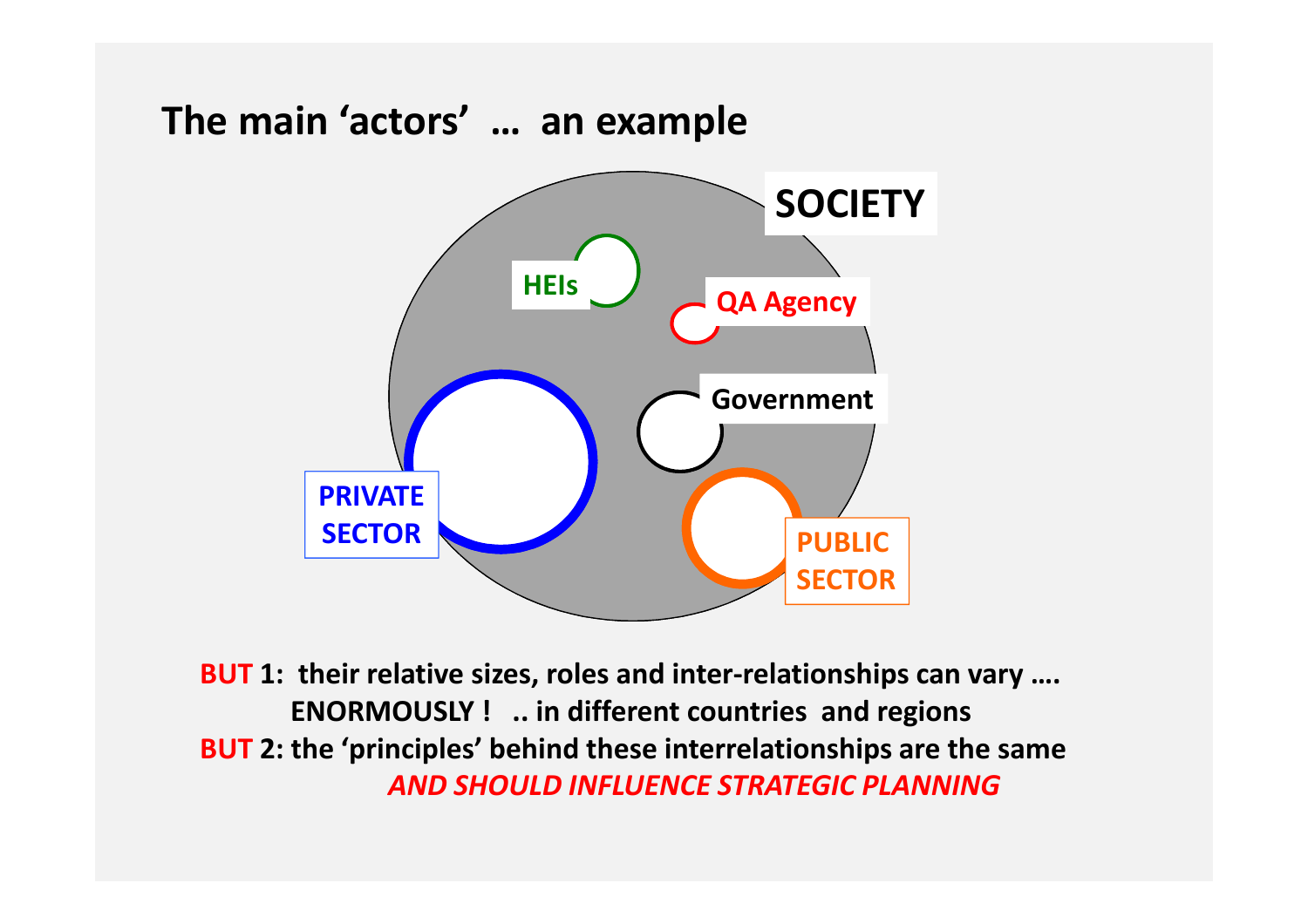### Strategic and Institutional Plans



Type of HEI – and its

The main components of 'strategic interactions'

- •'newness' of HEI
- regional / national priorities
- national / international priorities
- •expected mobility of graduates
- ability to regulation student intake•
- $\bullet$ level of funding

are likely to affect the (likely) balance between EQA and IQA